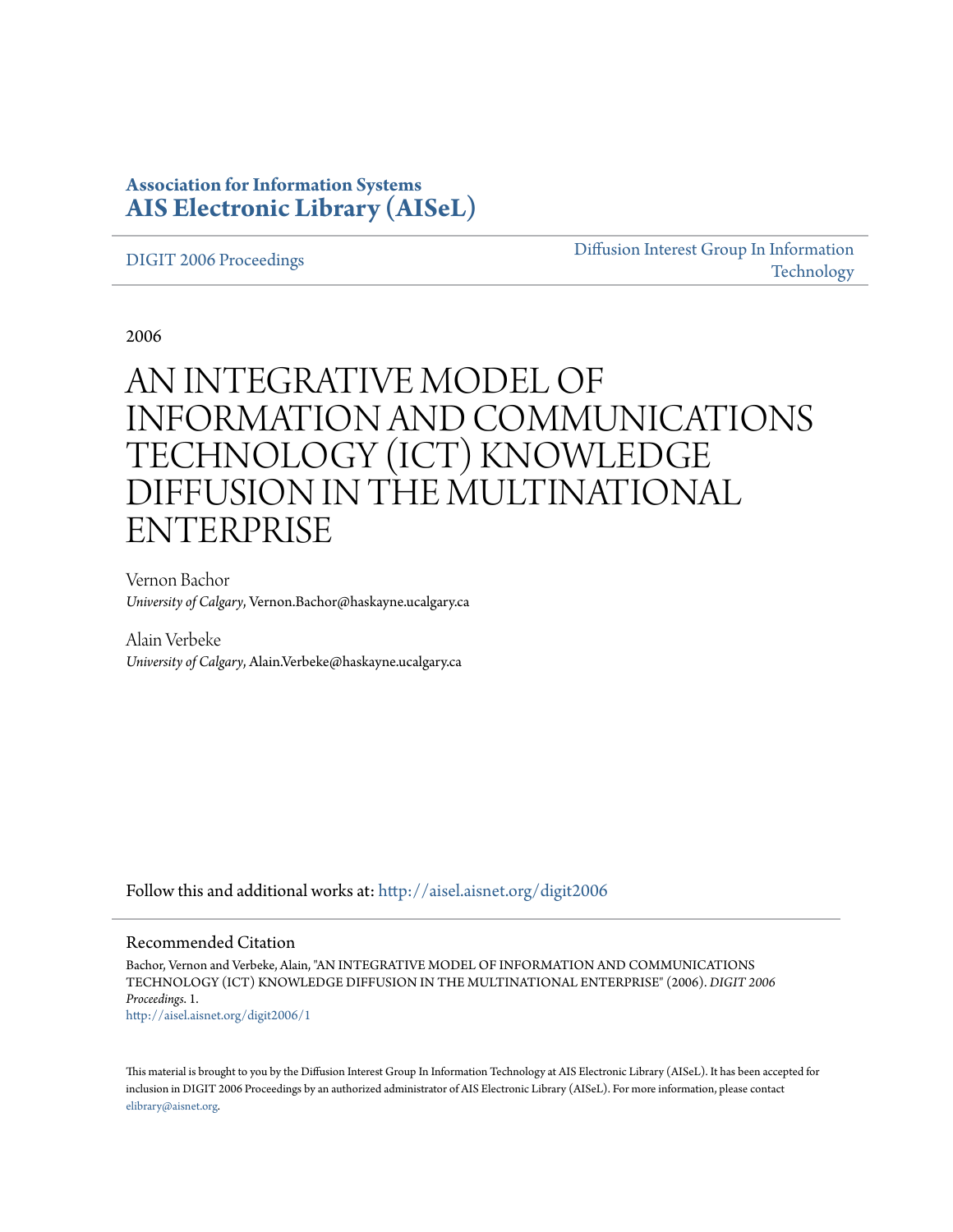## **AN INTEGRATIVE MODEL OF INFORMATION AND COMMUNICATIONS TECHNOLOGY (ICT) KNOWLEDGE DIFFUSION IN THE MULTINATIONAL ENTERPRISE**

Vernon Bachor Research Associate International Business Strategy and Management Information Systems Tel: 403-220-6537 Vernon.Bachor@haskayne.ucalgary.ca

> Alain Verbeke Professor of International Business Strategy McCaig Chair in Management Tel: 403-220-8803 Alain.Verbeke@haskayne.ucalgary.ca

> > Haskayne School of Business University of Calgary 2500 University Drive NW Calgary, AB T2N 1N4 Fax: 403-282-0095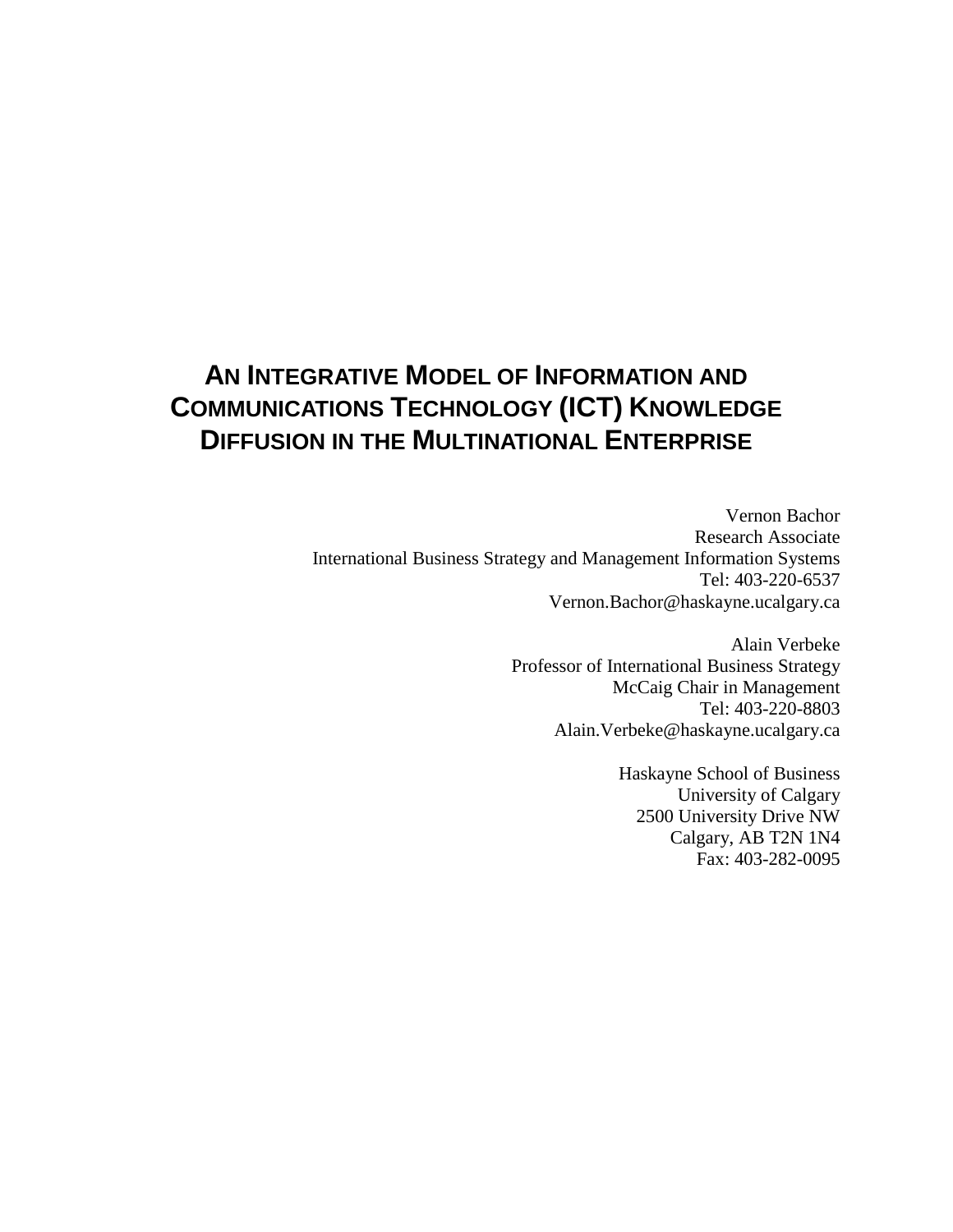### **ABSTRACT**

This paper tests empirically the effectiveness of information and communications technology (ICT) knowledge transfer and adoption in the multinational enterprise. The research supports the proposition that absorptive capacity and perceptions of procedural fairness jointly determine such effectiveness, especially in cases of high tacit knowledge transfers. We collected data from senior ICT representatives from eighty-six Canadian subsidiaries of foreign owned firms that have recently experienced significant ICT transfers from abroad, mandated by the parent organization. The perceived success of the ICT knowledge transfer as well as the ICT adoption has varied widely across these firms. Our findings suggest that in a situation of substantial knowledge tacitness, the combination of high levels of absorptive capacity and procedural fairness is critical to effective knowledge transfer and ICT adoption. We find that higher levels of procedural justice reinforce the positive impact of higher levels of absorptive capacity. ICT projects do vary in the level of tacit knowledge that needs to be transferred, and in the presence of high tacit knowledge we find a stronger positive impact of procedural justice.

Keywords: tacit knowledge, diffusion, ICT, adoption, multi national, absorptive capacity, procedural justice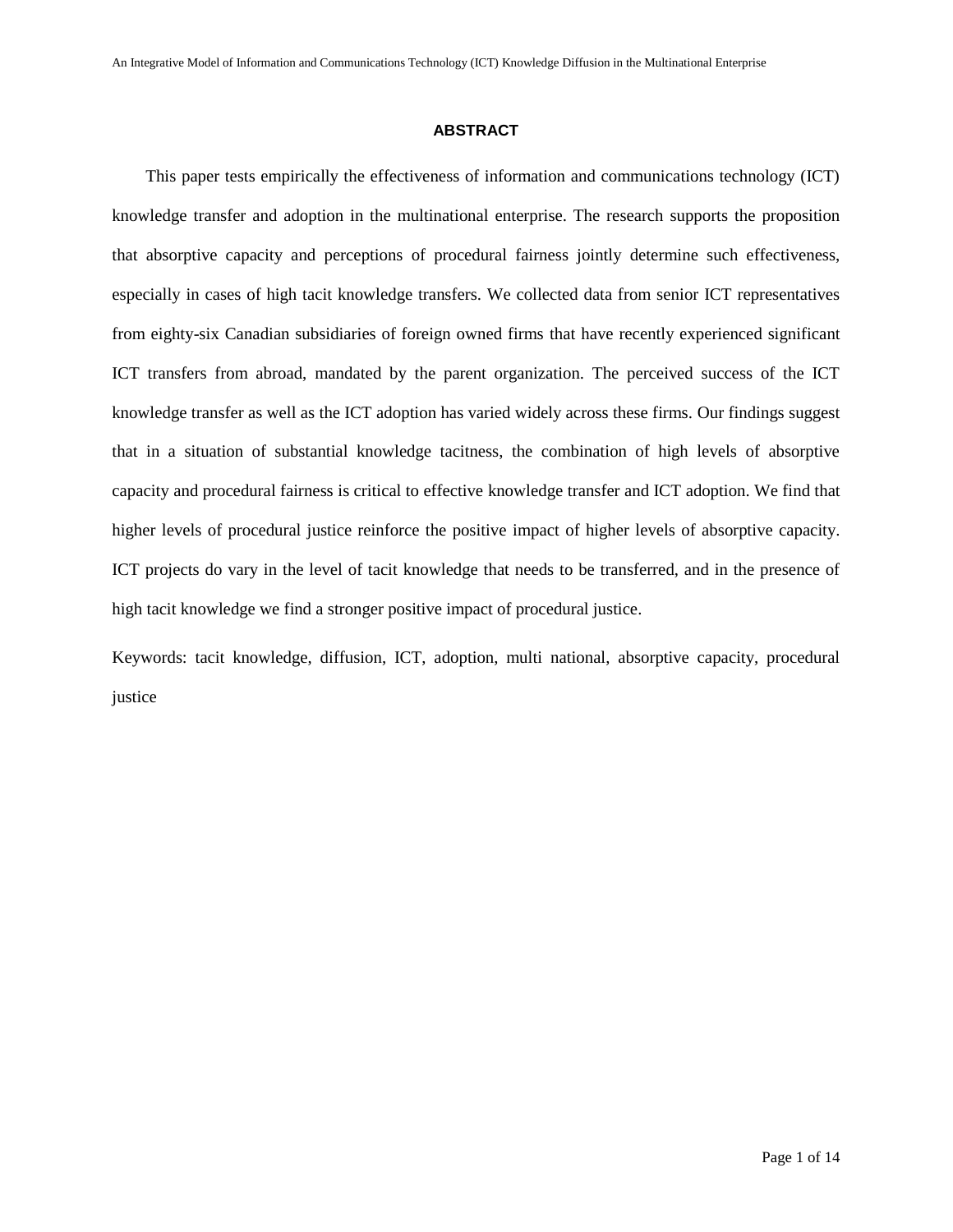### **INTRODUCTION**

This paper presents the results from research on the effectiveness of information and communications technology (ICT) knowledge transfer and adoption in the multinational enterprise (MNE). Many MNEs rely on information and communication technology (ICT) transfers to achieve scope economies, and thus superior economic performance. Common ICT systems are a critical facilitator of knowledge sharing across value chain activities, and thus, potentially constitute a non-location bound firm-specific advantage (FSA) for the MNE, much in line with Dunning and Rugman's (1985) description of transactional (as opposed to asset-based) advantages, related primarily to the coordination and control of international operations. If common ICT systems are a prime conduit for the subsequent, easy intra-MNE sharing of non-location bound knowledge, and therefore instrumental to scope economies, it is important to study their transfer to - and adoption by - the MNE's foreign subsidiaries.

The need for trading off scale efficiencies (standardization) and effectiveness in local implementation (adaptation) when transferring knowledge inside the MNE is relatively well understood, and much literature has focused on achieving the required levels of national and regional responsiveness (Rugman, 1996 2005). However, our work we believe is the first to combine insights on absorptive capacity (Cohen & Levinthal, 1990; Szulanski, 1996; Zahra & George, 2002) and procedural justice (Kim & Mauborgne, 1991) in the context of ICT knowledge transfer and adoption, so as to understand how effectiveness is achieved when standardization is imposed by the parent company and local adaptation of the ICT system transferred is quasi non-existent, precisely to guarantee the creation of a transactional FSA benefiting the entire MNE network (Dunning & Rugman, 1985).

In the next section we discuss the concepts of absorptive capacity, procedural justice, and knowledge tacitness, and develop the hypotheses relating these parameters to achieving effectiveness in knowledge transfer and ICT adoption. The third section presents the research methodology and examines the measurement of the constructs. The fourth section reports the findings and the paper concludes with a discussion of this research's implications for management.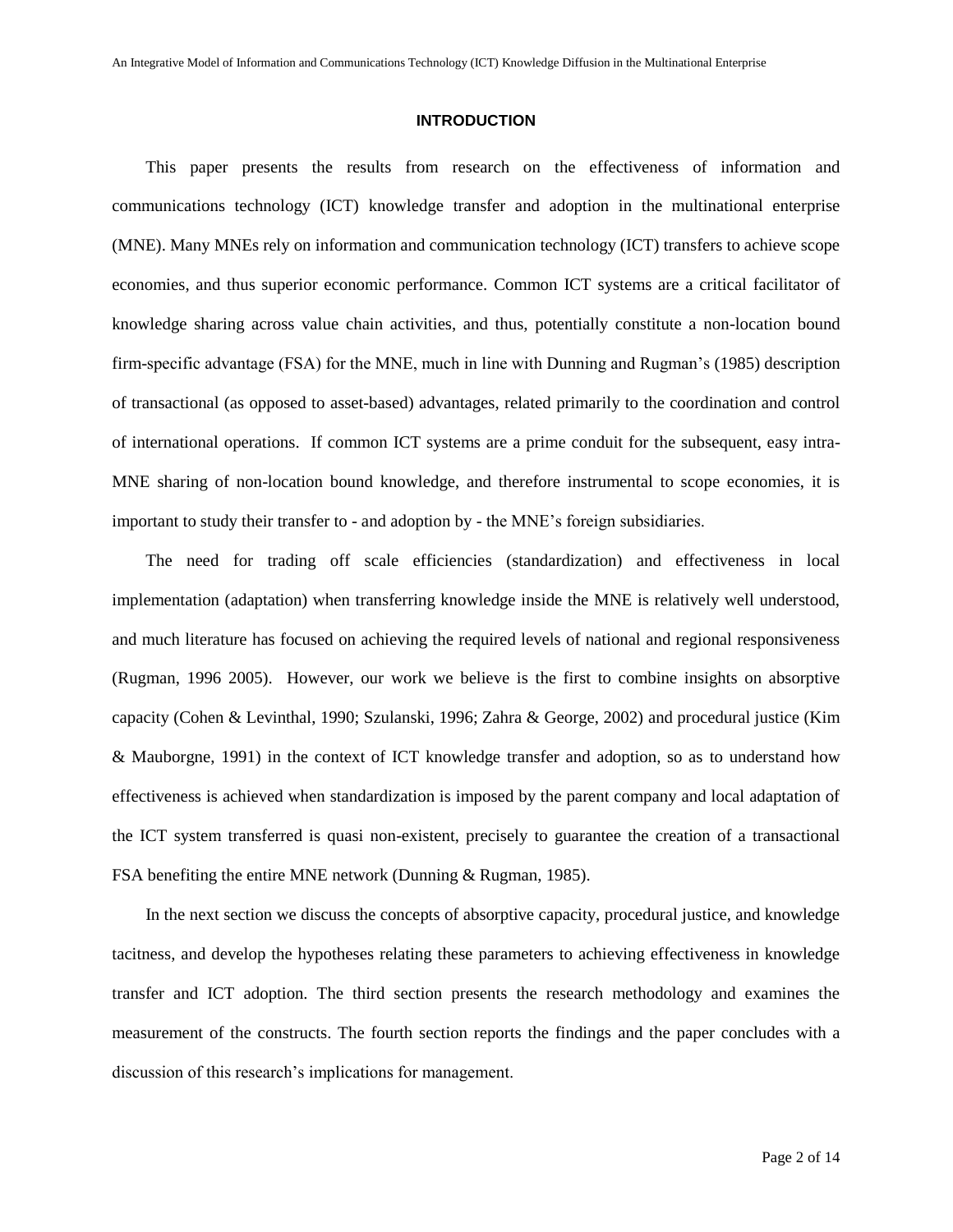### **THEORETICAL BACKGROUND AND HYPOTHESIS DEVELOPMENT**

Firms differ in their level of preparedness and capabilities to understand and apply new knowledge. This concept of absorptive capacity is the ability of the firm to recognize the value of outside sources of knowledge, to assimilate that knowledge into the organization, and to exploit that knowledge for commercial gain (Cohen & Levinthal, 1990). This ability is a function of both the prevailing communication system and the level of prior related knowledge. The communication system and prior knowledge are idiosyncratic to the firm and potentially constitute a firm specific advantage (FSA), and therefore a source of competitive advantage. One example of this concept's relevance in the international context is Kedia and Bhagat's(1988) conceptual model of technology transfer across nations. This model suggests the efficacy of technology transfer across nations is affected by the "organizational culture-based" differences and specific characteristics of the technology involved" and "moderated by variations in societal culture-based differences and receptivity to technological change in terms of the absorptive capacity of the recipient organization" (Kedia and Bhagat's 1988: 561).

The above analysis suggests that, when faced with a parent company mandated ICT transfer, a high level of absorptive capacity at the subsidiary level, irrespective of knowledge characteristics, will facilitate ICT knowledge transfer. This greater ability to recognize, assimilate and exploit knowledge would be expected to lead to higher performance outcomes thereby improving the effectiveness of the ICT adoption. This leads to the hypothesis that:

### H1: *Higher absorptive capacity of the MNE subsidiary leads to more effective ICT knowledge transfer and adoption*.

The adoption of ICT systems at the subsidiary-level is often imposed and their use mandated by the parent company for reasons outlined above (Gallivan, 2001). When faced with a lack of national responsiveness by the parent, subsidiary managers may then still react positively to the ICT transfers imposed on them, provided they perceive the decision-making process as fair. This procedural justice concept assumes that people's reaction to a decision is partially dependent on the procedures used to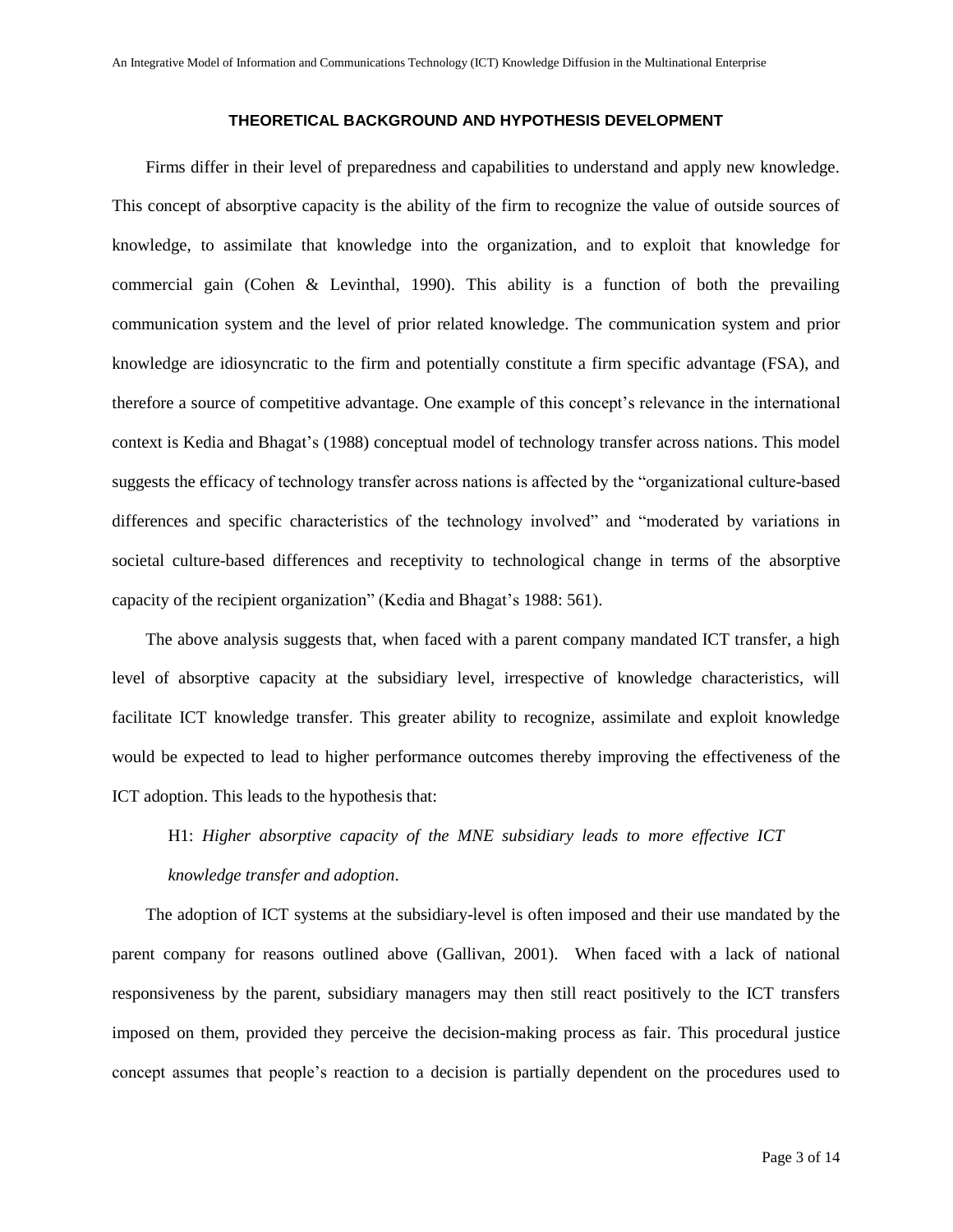arrive at that decision. Procedural justice perceptions have been shown to have positive effects on higherorder attitudes of commitment, trust, and social harmony, and lower-order attitudes of outcome satisfaction in organizations whose members are subject to hierarchical decision-making processes (Kim & Mauborgne, 1991).

Kim and Mauborgne (1991) generated and tested the criteria relevant to procedural justice in international management decision-making. The insightful research suggests five characteristics of procedural justice: (1) bilateral communications, (2) consistent, non-discriminatory decision-making procedures, (3) challenging and refuting views of corporate headquarters, (4) full accounting of final decisions, and (5) familiarity of the local situation by corporate headquarters. These five characteristics of procedural justice are not only important to resource allocation decisions, but can also be used to examine ICT transfers from the perspective of the subsidiary. Procedural justice is particularly important in the ICT context, because subsidiaries will not just experience procedural justice (or the lack thereof) during the actual ICT transfer process, but also during all the subsequent knowledge diffusion processes that may use the ICT-system as a transfer conduit.

Perceptions of procedural fairness create an environment conducive to knowledge sharing that increases the likelihood of a successful outcome. We expect that higher procedural fairness as perceived by the subsidiary will have a positive significant impact on ICT knowledge transfer and adoption effectiveness. This leads to the hypothesis that:

H2: *Higher procedural justice perceived by the MNE subsidiary reinforces the positive impact of absorptive capacity on effective ICT knowledge transfer and adoption*.

The structure of an MNE is often complex and the firm's strategic orientation can have a significant impact on knowledge diffusion. The strategic orientation of a firm that crosses national borders can be categorized according to the 'global', 'international', and 'multinational' archetypes, and the 'transnational' form, which is a synthesis of the three archetypes (Bartlett  $&$  Ghoshal, 1991). Each of these different strategic orientations has a corresponding ICT system configuration (Ferguson & Khandelwal, 2000). The measures of organizational structure viewed as most critical to knowledge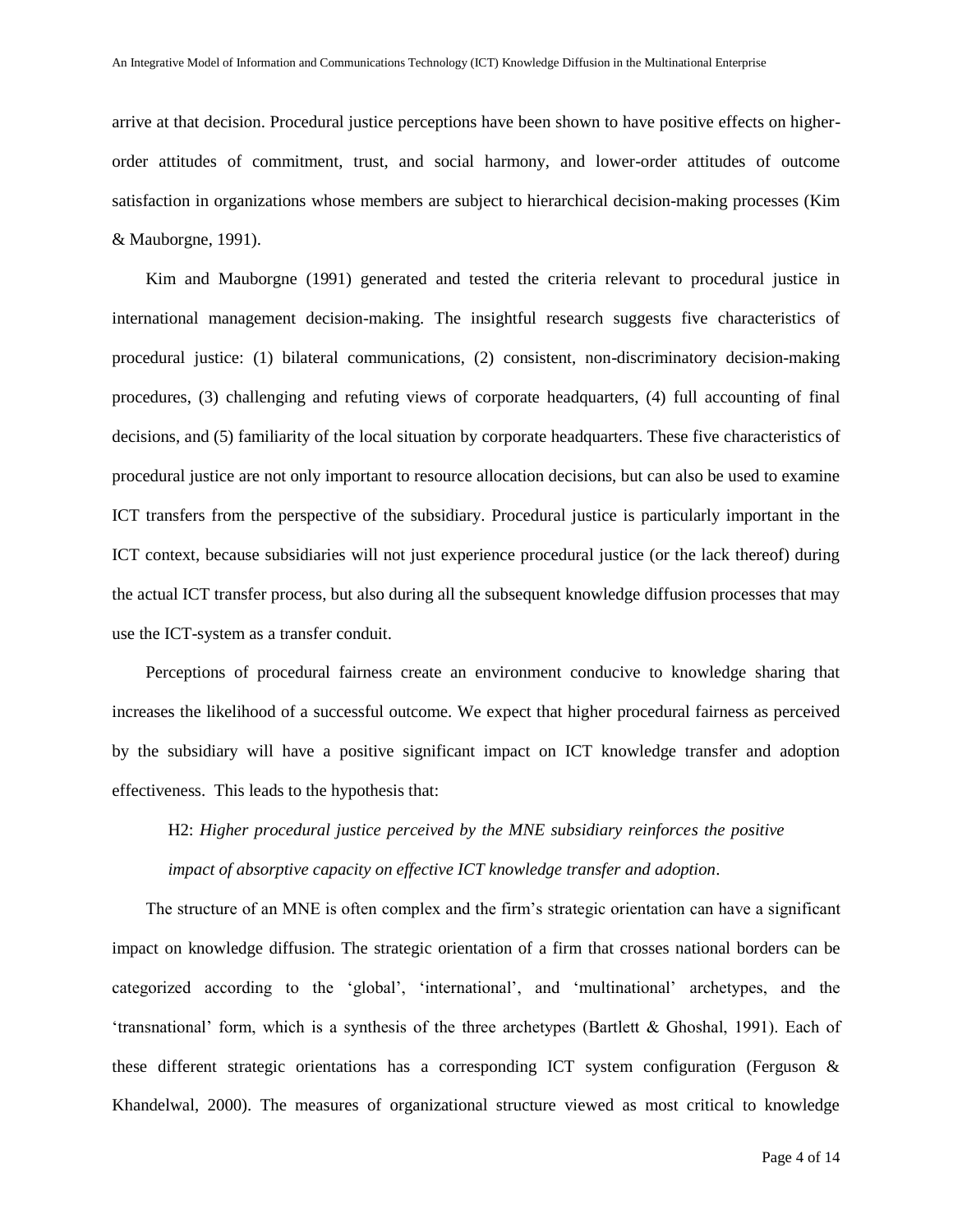transfers are the unit's autonomy and the level of interunitintegration (Birkinshaw, Nobel,  $\&$ Ridderstråle, 2002; Kostova & Roth, 2002). Autonomy or decentralization is the ability of a unit to make decisions independently of the corporate headquarters. Formalization reflects the extent to which rules and procedures determine interunit integration.

In this particular case of ICT knowledge transfers from the parent company to the subsidiary, the most important structural parameter to be considered is formalization. The goal of the mandatory ICT knowledge transfer and adoption is precisely to create an FSA in international coordination and control, which should be facilitated if supported by pre-existing written rules, standard operating procedures etc. To put it differently, in this particular case of mandatory ICT transfers, a 'global' orientation is likely the most effective. This leads to the hypothesis that:

H3: *Higher formalization reinforces the positive impact of procedural justice perceived by the MNE subsidiary on effective ICT knowledge transfer and adoption.*

Kogut and Zander (1993) introduced the knowledge attributes of codifiability, teachability, and complexity to measure the degree of knowledge tacitness. The less the knowledge can be codified, the harder it is to teach. Birkinshaw et al. (2002) added observability and system embeddedness as critical dimensions of knowledge transfer, and suggested that research take into account these factors when investigating the underlying knowledge characteristics. System embeddedness of knowledge is defined as the extent to which the knowledge is a function of the system or the context in which it is implemented. The sociology of technology argues that technological change can only be understood within the social context in which it is implemented, and should take into account explicitly the extent to which the physical location of a person's work affects knowledge (Feenburg, 1999; Latour, 1999; Pinch & Bijker, 1987). Here, technology reflects not only the values and objectives of the company but also the values and objectives of the people involved in the construction of this technology (Feenburg, 1999; Latour, 1999).

Procedural justice and absorptive capacity would be expected to become more important under conditions of higher levels of knowledge tacitness. When tacitness increases, the value of the knowledge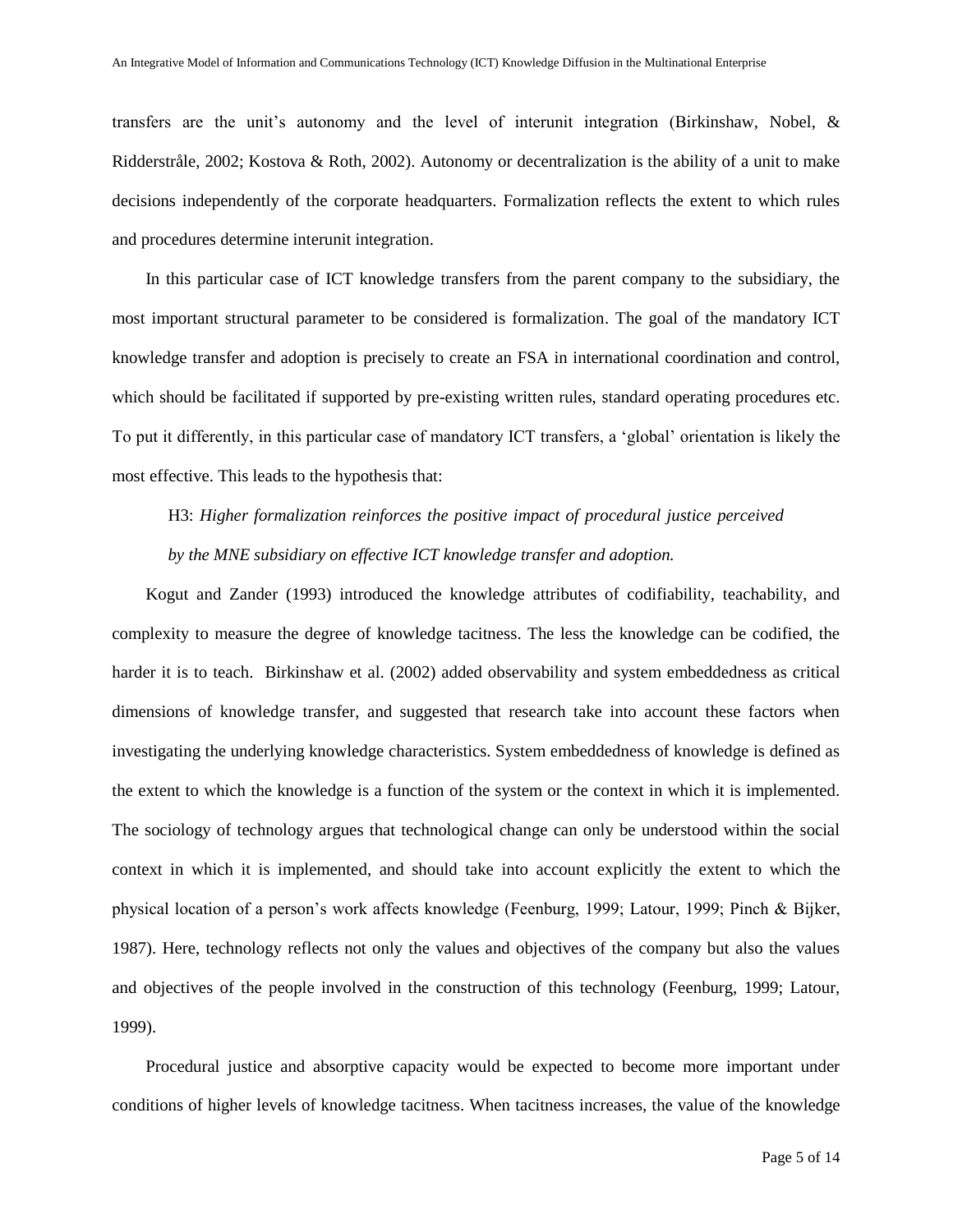involved, from an ex ante perspective, becomes more uncertain and ambiguous. As a result, the knowledge transfer process will need to rely increasingly on procedural justice to be successful (Kim & Mauborgne, 1998). Increasing levels of knowledge tacitness involved in the ICT transfer would thus increase the importance of absorptive capacity and perceived procedural justice for the transfer and adoption to be effective. This leads to the hypothesis that:

H4: *Higher tacit knowledge transfers reinforce the positive effects of absorptive capacity and procedural justice on effective ICT knowledge transfer and adoption*.

From a normative perspective, the ultimate objectives to be achieved according to the hypotheses above are effective ICT knowledge transfer and adoption. From a managerial perspective, effective knowledge transfer and ICT adoption can be measured by the performance outcomes in usage which implicitly includes whether the knowledge transfer and ICT adoption processes have been effective. Positive performance outcomes in usage are necessary to obtain 'clean' and 'seamless' international knowledge transfer and ICT adoption. Alternatively, an unsatisfactory knowledge transfer and ICT adoption process will immediately translate into problematic performance in usage. This empirical work will therefore focus on various measures of performance outcomes in usage.

Performance outcomes in usage measures build upon the insights of Kim and Mauborgne (1996) and include the extent of extra-role behavior (voluntariness), in-role behavior, outcome satisfaction with the transfer, and commitment to support the transfer. Kim and Mauborgne (1996) found that inspired managers go beyond what is expected of them, and engage in a creative, innovative, and cooperative manner in implementing corporate headquarters' decisions. The analysis was controlled for technology dependency and cultural distance. When enjoying greater autonomy, managers also have a greater degree of influence on decisions and therefore are more likely to show high commitment to implementing these decisions (Birkinshaw et al., 2002; Damanpour, 1991; Kostova & Roth, 2002; Russell, 1999).

Since our focus is on MNEs with operating subsidiaries in Canada, the country of origin of the parent organization can potentially have a significant effect on the proposed relationships. In this study, we followed the approach used by Jensen and Szulanski (2004) to measure cultural distance.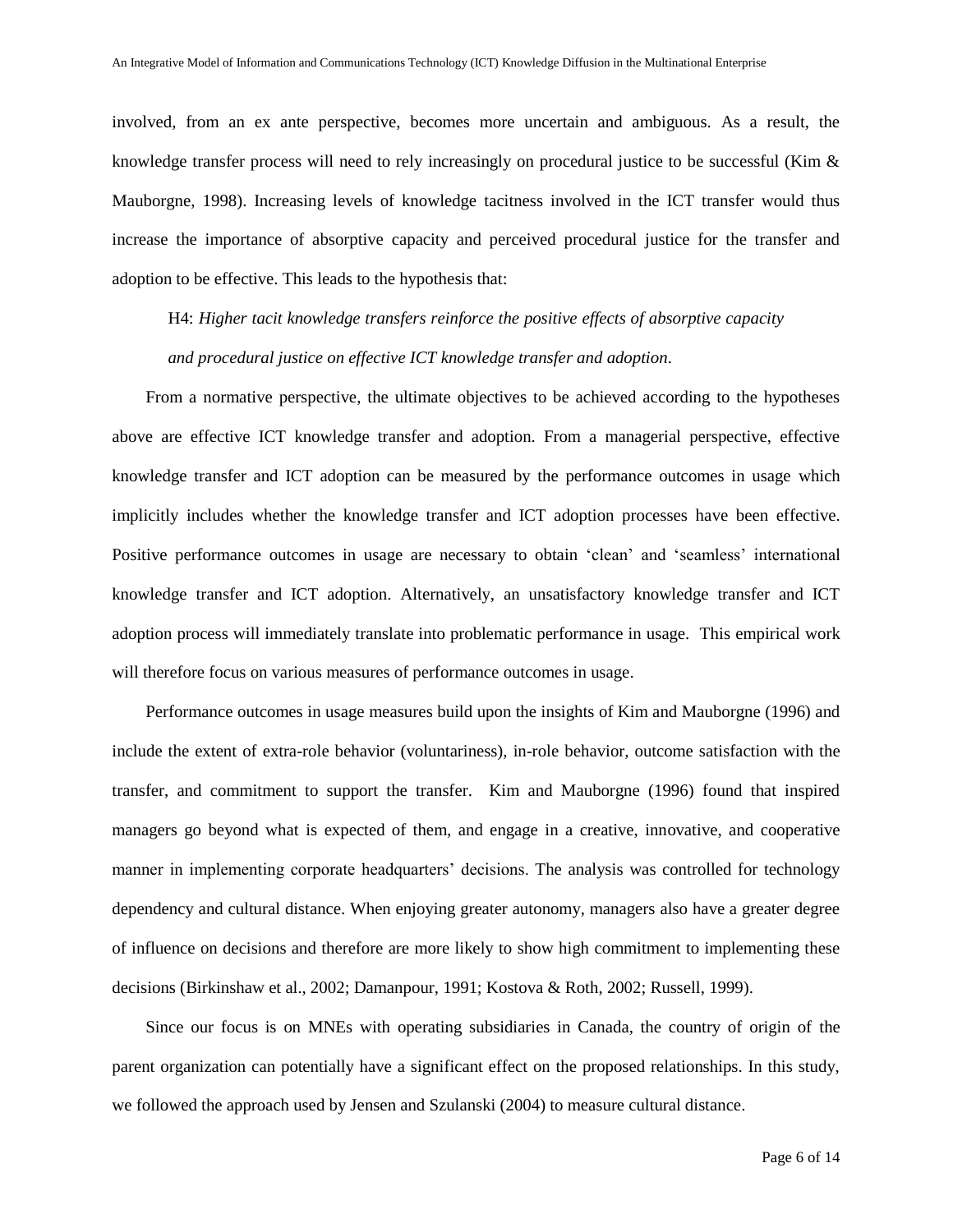

### **Figure 1 - Integrative Model of ICT Diffusion in the MNE Context**

### **RESEARCH METHODOLOGY**

We tested the hypotheses above as shown on figure 1 using data collected through a web based questionnaire completed using a key informant of the most senior individual responsible for ICT in the Canadian subsidiaries of foreign owned MNEs. We assumed these individuals would be the most knowledgeable about the effectiveness of ICT knowledge transfers from the parent company.

The sampling frame for the questionnaire survey was the population of Canadian subsidiaries of foreign owned MNEs. As found by Birkinshaw (1996), no definitive list exists of foreign subsidiaries in Canada, because most foreign-owned subsidiaries are owned directly by their parent companies. We created a subsidiary database using publicly available directories. We contacted by phone 731 Canadian subsidiaries to determine whether they had recently experienced an ICT project implementation mandated by the parent company and involving significant knowledge transfers from abroad with limited adaptation.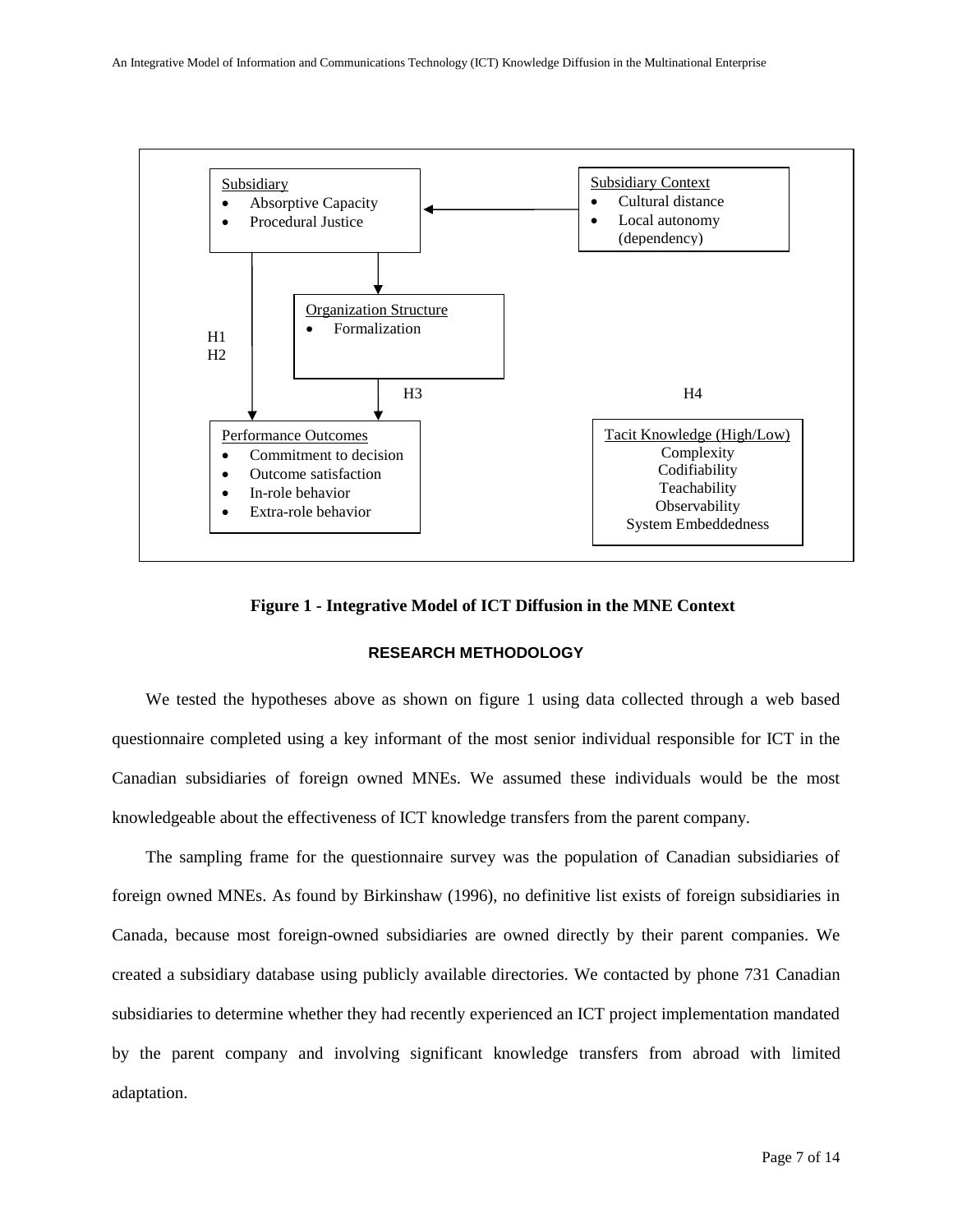The criteria for an acceptable ICT transfer were determined as follows. First, it was preferred the system implementation to have been completed for at least one year - and no longer than five years - prior to the survey. This time period was chosen so the system had time to become routinized, but the memory of the entire implementation process would still be intact. Second, it was preferred the project value exceed \$100,000 CN. This minimum value was established to ensure the system was of significant strategic importance to the company.

We received 286 responses (39.1% response rate) of which 86 completed or partially completed the survey (11.8% completion rate). The key respondents adequately represented the senior person responsible for ICT with most having titles of CIO, Vice President, Director, or Manager. The responses represented eleven home countries of the parent organizations: US (53), Germany (6), Japan (6), UK (6), Switzerland (3), Hong Kong (2), France (2), Australia (1), Netherlands (1), Spain (1), Norway (1) and company name and country not reported (4). This distribution is consistent with the regional distribution of foreign direct investment stocks in Canada, with the United States still largely dominating these stocks.

An interesting side note is that 60 of the respondents (8.2%) indicated that all decision making and support for ICT resides with the parent company and there is no resources allocated in the Canadian subsidiary for ICT. At the opposite end of the spectrum, two of the respondents indicated the parent company had no involvement with decision making and support for ICT in the Canadian subsidiary.

The period of time since implementation as reported by 53 of the responses averaged 3.5 years and ranged from less than a year to ten years. The value of the ICT projects as reported by 45 of the respondents is shown in the adjacent table.

| Number                   | of | <b>ICT</b> Project Value          |
|--------------------------|----|-----------------------------------|
| Projects                 |    |                                   |
| 10                       |    | $<$ \$100,000                     |
| 10                       |    | $\overline{$100,001}$ - \$250,000 |
| 6                        |    | \$250,001 - \$500,000             |
| $\overline{\phantom{0}}$ |    | $$500,001 - $1,000,000$           |
| 8                        |    | $$1,000,001 - $5,000,000$         |
| 1                        |    | $$5,000,001 - $10,000,000$        |
| 5                        |    | > \$10,000,000                    |

The questionnaire used a combination of scales used in prior studies with number of questions for each construct and the source of the measurement shown in Table 3. The constructs were measured using existing scales with wording adjusted to the specific research context. Questions utilized a 5-point Likert scale from 1=completely disagree to 5=completely agree.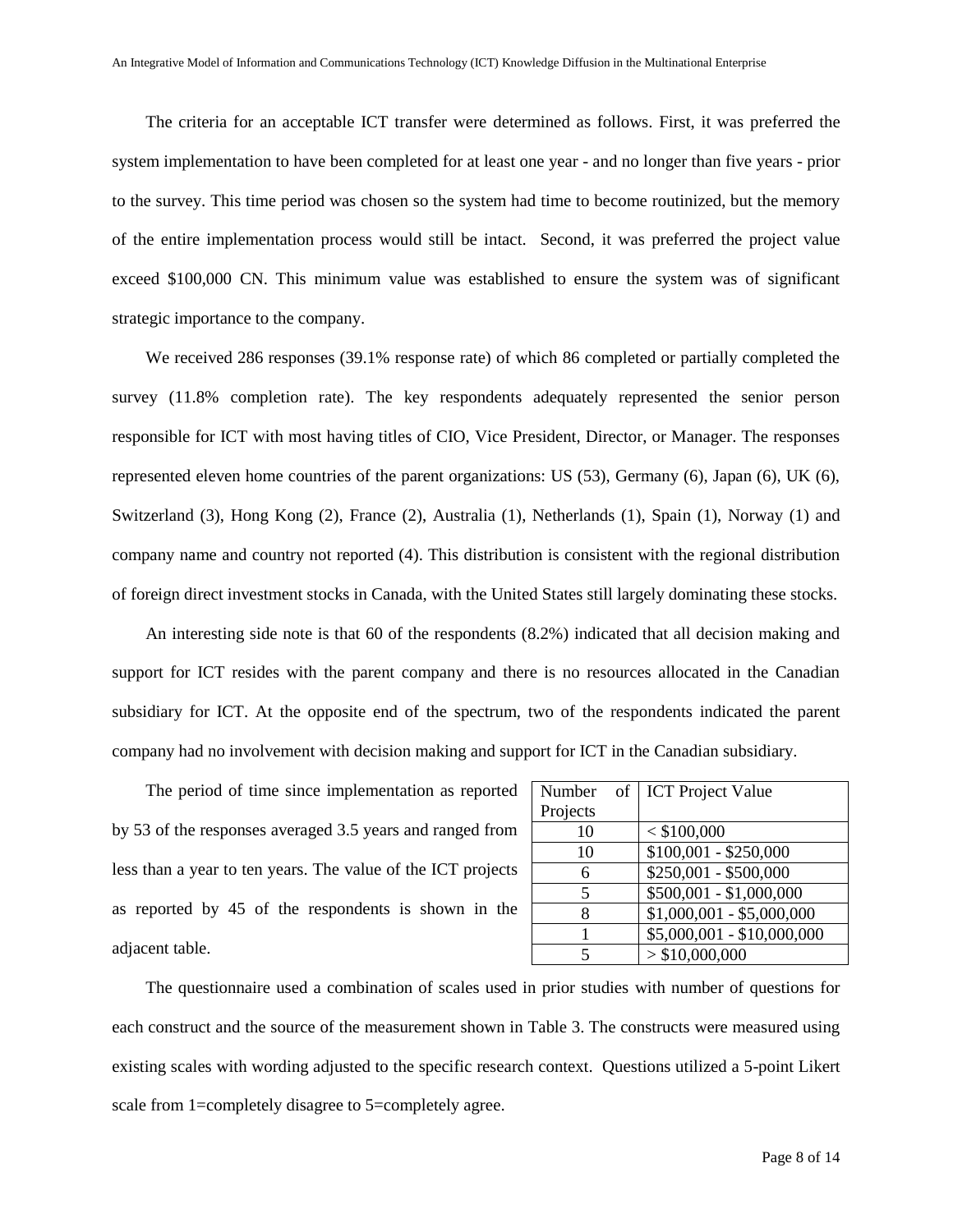| <b>Table 3 – Construct Sources</b>                        |                                                                                                                                                                                                                                                                                                                             |                                                                                                |  |  |  |
|-----------------------------------------------------------|-----------------------------------------------------------------------------------------------------------------------------------------------------------------------------------------------------------------------------------------------------------------------------------------------------------------------------|------------------------------------------------------------------------------------------------|--|--|--|
| <b>Construct</b>                                          | <b>Construct Components</b>                                                                                                                                                                                                                                                                                                 | <b>Source</b>                                                                                  |  |  |  |
| Tacit knowledge<br>attributes                             | Complexity; 4 questions<br>$\bullet$<br>Codifiability; 4 questions (RS 1,3,4)<br>$\bullet$<br>Teachability; 5 questions (RS all)<br>$\bullet$<br>Observability; 3 questions (RS all)<br>$\bullet$<br>System Embeddedness; 6 questions                                                                                       | Kogut and Zander (1992)<br>Birkinshaw et al (2002)                                             |  |  |  |
| Perceived procedural<br>justice<br>5 questions            | <b>Bilateral communications</b><br>$\bullet$<br>Ability to challenge and refute<br>$\bullet$<br>Local familiarity<br>٠<br>Provision of a full account of strategic<br>٠<br>decision<br>Consistent non discriminate decision-<br>$\bullet$<br>making procedure across subsidiaries                                           | Kim and Mauborgne (1991)                                                                       |  |  |  |
| Absorptive capacity<br>12 questions<br>(RS <sub>1</sub> ) | Common language and vision<br>٠<br>Amount of information<br>about<br>the<br>П<br>technology<br>Roles, responsibilities<br>and<br>skills<br>п<br>to<br>implement the technology<br>Technical and managerial competence to<br>П<br>absorb the practice<br>Network of who has information and can<br>Ξ<br>help problem solving | Szulanski (1996)<br>Boynton et al (1994)                                                       |  |  |  |
| Organizational<br>structure                               | Formalization; 8 questions (RS 1,2,5,8)<br>٠<br>Decentralization; 6 questions<br>$\bullet$                                                                                                                                                                                                                                  | Damanpour (1991)                                                                               |  |  |  |
| Performance outcomes                                      | Outcome satisfaction; 2 questions (RS 1)<br>$\bullet$<br>Commitment decision; 4 questions<br>$\bullet$<br>In-role behavior; 3 questions<br>$\bullet$<br>Extra-role behavior; 2 questions<br>$\bullet$                                                                                                                       | Kim and Mauborgne (1996)<br>Sapienza & Korsgaard (1996)                                        |  |  |  |
| Technology<br>dependence<br>6 questions                   | level of dependency of the subsidiary<br>$\bullet$<br>organization<br>the<br>parent<br>for<br>on<br>technology support (scale $1=$ decided<br>independently by subsidiary to $5=$<br>decided by parent company)                                                                                                             | Birkinshaw et al. (2002)<br>Damanpour (1991)<br>Kostova & Roth (2002)<br><b>Russell</b> (1999) |  |  |  |
| Cultural distance                                         | difference between home country and<br>$\bullet$<br>Canada (Kogut & Singh); cultural<br>dimensions<br>distance,<br>power<br>individualism, uncertainty avoidance,<br>and masculinity/femininity                                                                                                                             | Jensen & Szulanski (2004)<br>Hofstede (1983)                                                   |  |  |  |
| Legend                                                    | $RS$ – reverse scored                                                                                                                                                                                                                                                                                                       |                                                                                                |  |  |  |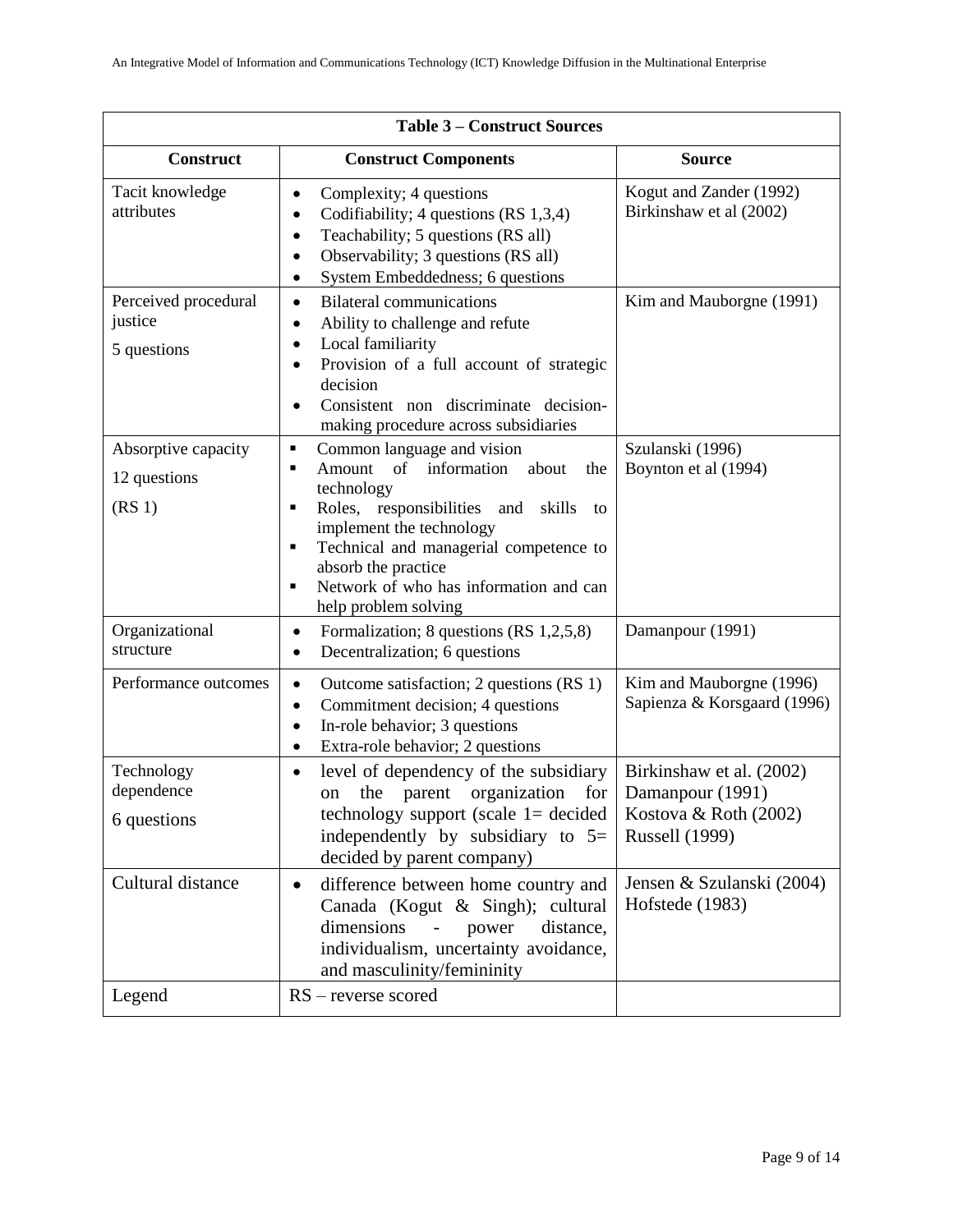### **FINDINGS**

The hypotheses were tested with regression analysis with a three-block model used to estimate the variance explained by the independent variables over and above that explained by the controls. The controls were entered in block 1, with either absorptive capacity or formalization entered in block 2, and the procedural justice variable entered into block 3. The complete model was run for each of the four dependent variables, i.e. the various indicators of performance outcome in usage. The logic for the particular sequence of entering variables is simply that the structural conditions of absorptive capacity and formalization were present in the subsidiary prior to the actual ICT transfer and the perceptions of procedural justice related to this specific ICT transfer.

| DV/H                                   | Commitment                | Satisfaction              | In-role                  | Extra-role |  |  |
|----------------------------------------|---------------------------|---------------------------|--------------------------|------------|--|--|
| H1                                     | <b>NS</b>                 | <b>NS</b>                 | NS                       | <b>NS</b>  |  |  |
| H2                                     | $S$ (F $\Delta$ 12.878+)  | $S$ (F $\Delta$ 10.955**) | $S(7.013*)$              | <b>NS</b>  |  |  |
| H <sub>3</sub>                         | $S$ (F $\Delta$ 2.940+)   | $S$ (F $\Delta$ 11.150**) | $S$ (F $\Delta$ 8.278**) | <b>NS</b>  |  |  |
| H <sub>4</sub>                         | <b>NS</b>                 | <b>NS</b>                 | NS                       | <b>NS</b>  |  |  |
| Legend                                 | <b>PS-Partial Support</b> | NS-not supported          | S-Supported              |            |  |  |
|                                        | AC - Absorptive capacity  |                           | PJ - Procedural justice  |            |  |  |
| *** p<.001, ** p<.01, * p<.05, + p<.10 |                           |                           |                          |            |  |  |

### **Table 2 - Summary of Hypotheses Analysis**

Hypothesis 1 is not supported for any performance outcome variables, i.e. the presence of absorptive capacity did not have a significant effect on the effectiveness of ICT knowledge transfer and adoption on commitment, satisfaction, in-role behavior, and extra-role behavior. These findings are not consistent with our expectation that high absorptive capacity is associated with more effective transfer and adoption. Hypothesis 2 is supported with positive and significant results for performance outcome parameters: commitment, satisfaction, and in-role behavior, i.e. perceived procedural justice reinforces the effects of absorptive capacity. Hypothesis 3 is supported with positive and significant results for performance outcome parameters: commitment, satisfaction, and in-role behavior, i.e. the positive effects of perceived procedural justice are indeed strengthened by formalization, probably because formalization makes the ICT transfer process more transparent through the availability of proper documentation and wellunderstood routines.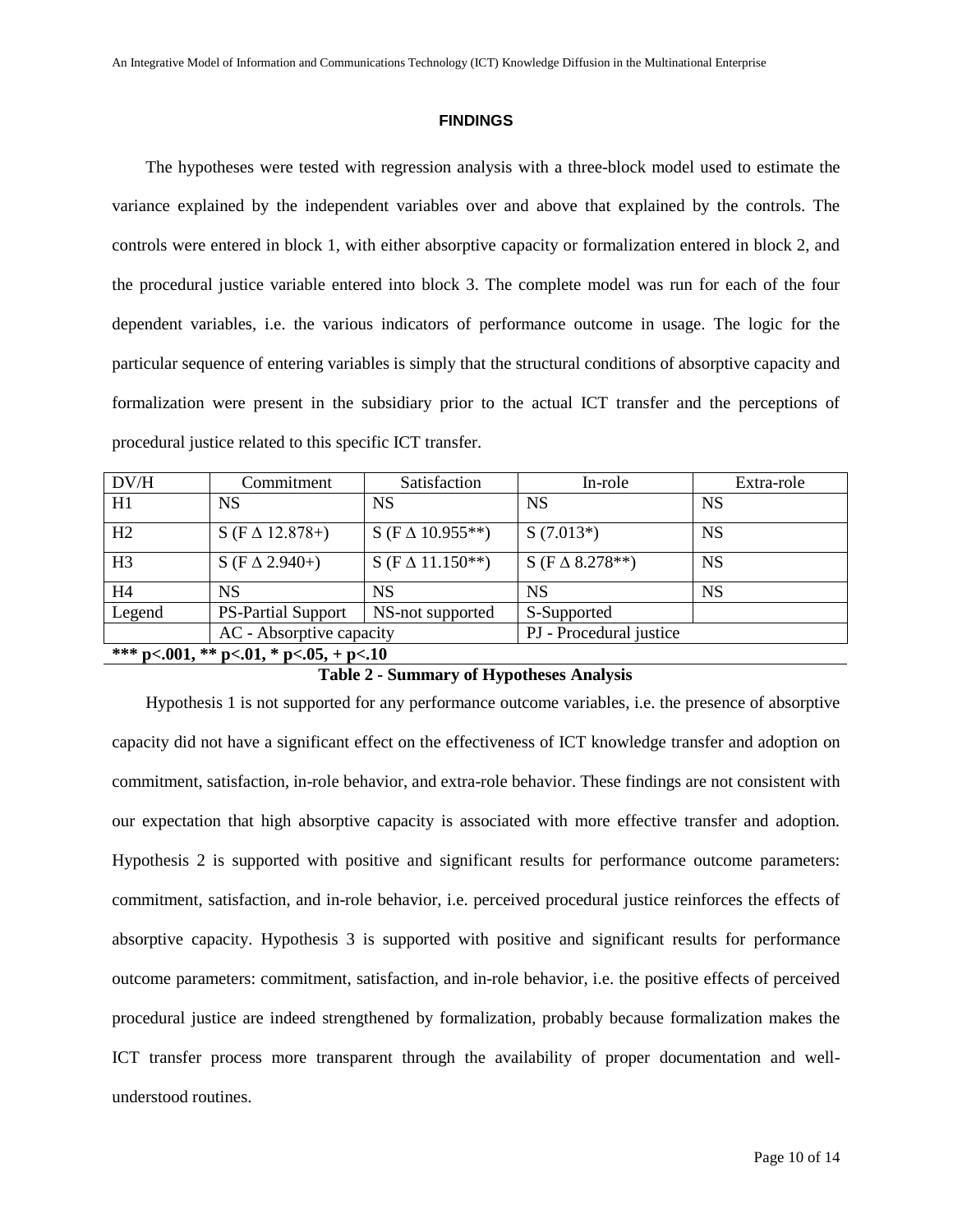To test for the effects of tacitness, the sample was split into two groups, i.e. ICT projects with high knowledge tacitness and ICT projects with low knowledge tacitness. Hypothesis 4 was not supported for any of the performance outcome parameters. In other words, in ICT transfers involving a higher tacit knowledge component, the effects of absorptive capacity and procedural justice had no significant effect on the effectiveness of ICT knowledge transfer and adoption. However, the models with formalization for all performance outcomes were significant and positive therefore organizations with a more formal organization structure work more effectively when ICT projects have high tacitness. However in the low tacitness group, the performance outcome parameters satisfy and in role behaviour were significant and positive for formalization with the significant effect from procedural justice. This result is probably since in a more formal organization when there is low tacitness the organization would rely on defined business processes that are already in the business unit's scope of work.

### **DISCUSSION AND CONCLUSIONS**

The above results demonstrate that the effectiveness of ICT knowledge transfer and adoption is determined jointly by the subsidiary's absorptive capacity, and by perceptions of procedural justice for the ICT transfer considered. It would therefore appear important, in future work on international knowledge transfers, that the procedural justice concept, popularized in strategic and international management studies by Kim and Mauborgne (1991,1996 and 1998) be included systematically to assess knowledge transfer and adoption effectiveness. This implies that it is not sufficient to just address 'technical'issuesintransferprocesses.TheMNEisalsoasocialsystem,andespeciallyindifferentiated network MNEs, subsidiaries demand respect even when - and perhaps especially when - parent company ICT systems, meant to confer non-location bound FSAs to the MNE (Rugman, 1996), are imposed on them. We observe that for projects with high tacit knowledge the impacts of absorptive capacity and procedural justice are enhanced, whereas these parameters still have a positive but more limited effect in transfers involving lower levels of tacit knowledge.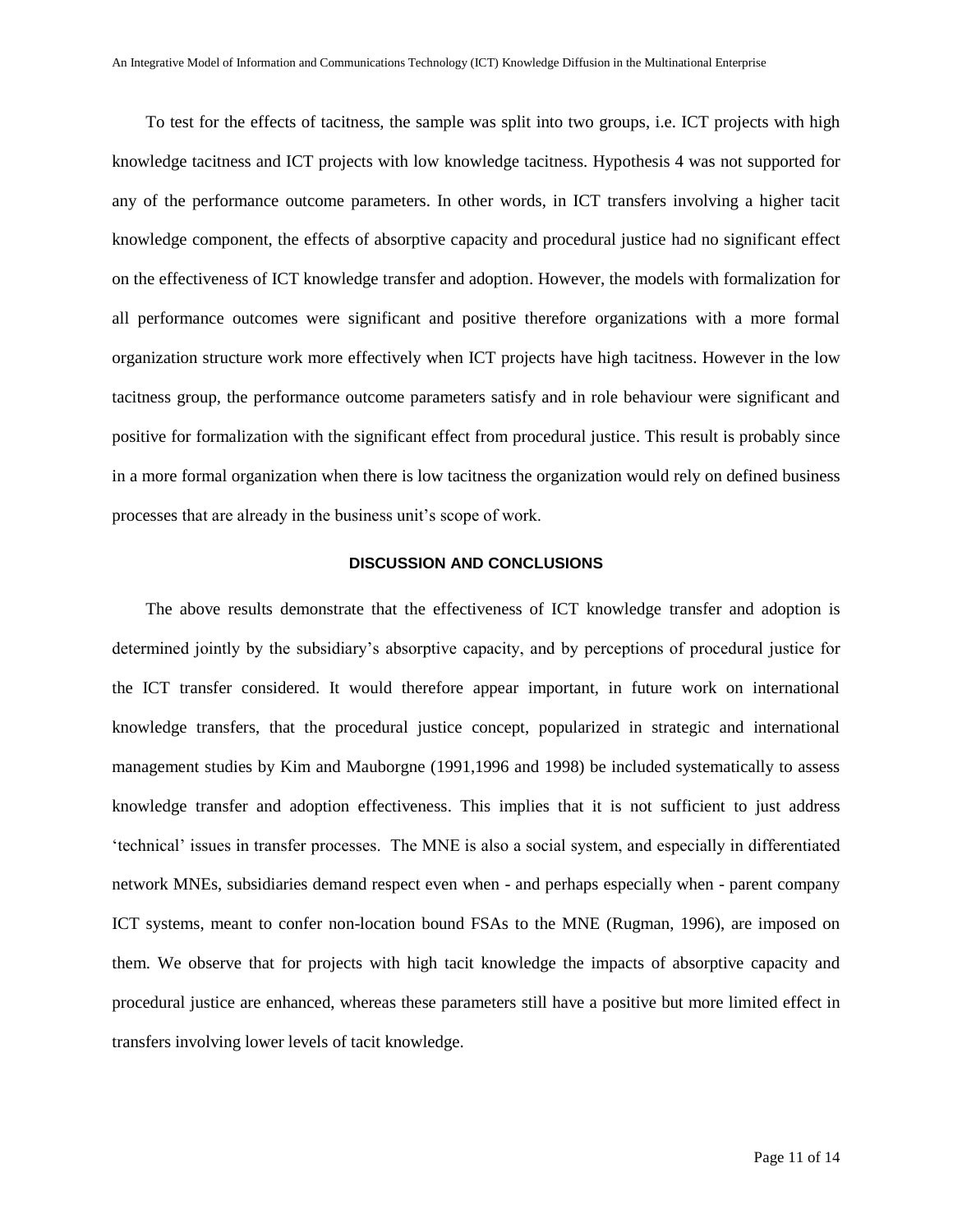This study is ongoing working at additional testing to examine the effect of differences in the home country of the parent organization and differences between industries through qualitative analysis from detailed open ended interviews with selected companies.

From a normative perspective, these results have important implications for the approach chosen by the parent company to diffuse and implement standardized ICT systems throughout the MNE'sinternal network. When ICT transfers involve more substantial bundles of tacit knowledge, and subsidiaries have a lower level of absorptive capacity, the parent company must invest more in the various components of procedural justice: more two way communication with subsidiaries, more attention devoted to consistent, non-discriminatory decision-making procedures across subsidiaries, more possibilities given to subsidiaries to voice concerns about parent company views, more explanation provided to subsidiaries on parent company decisions, and more investment in parent company managers familiarizing themselves with the subsidiaries' local situation. Obviously, the technology transfer mode itself can be instrumental in creating higher perceptions of procedural justice. Person-to-person and group-to-group teaching is an important social component in the knowledge transfer process and may be much more effective than direct transfers involving merely technical knowledge diffusion. Paradoxically, though national responsiveness may be lacking completely on the technical side, therefore efforts to increase perceptions of procedural justice may act as a valid and effective substitute.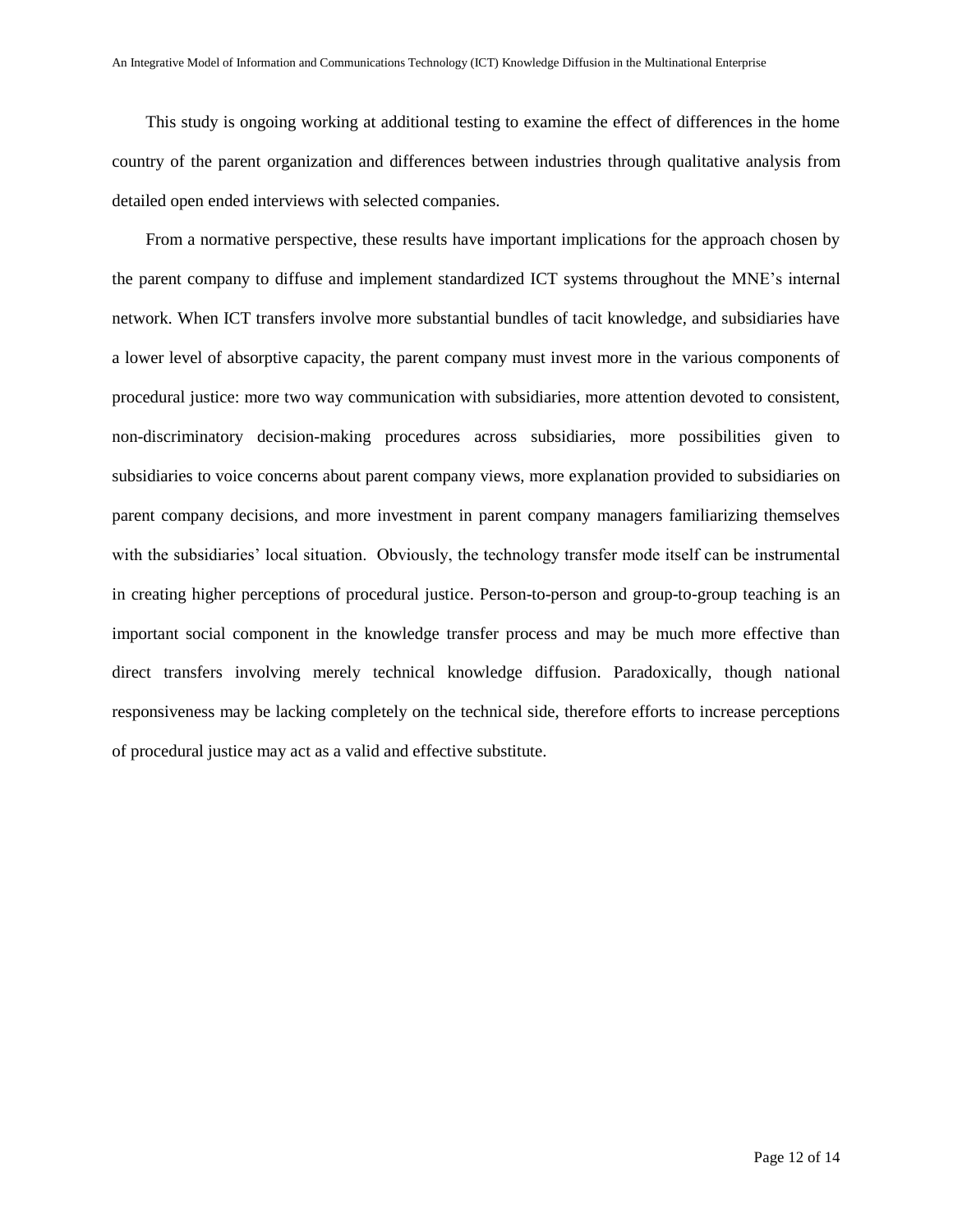### **REFERENCES**

Bartlett, C.A. & Ghoshal, S., *Managing Across Borders. The Transnational Solution*, (2nd ed.) Boston, MA: Harvard Business School Press, 1991.

Birkinshaw, J., "World Mandate Strategies for Canadian Subsidiaries" *Industry Canada*, Working Paper Number 9, March 1996.

Birkinshaw, J., Nobel, R., & Ridderstråle, J., "Knowledge as a contingency variable: Do the characteristics of knowledge predict organization structure?", *Organization Science*, (13:3), 2002, pp. 274-289.

Boynton, A.C., Zmud, R.W., & Jacobs, G.C., "The Influence of IT Management Practice on IT Use in Large Organizations", *MIS Quarterly*, (18:3), 1994, pp. 299-318.

Cohen, W.M., & Levinthal, D.A., "Absorptive Capacity: A New Perspective on Learning and Innovation", *Administrative Science Quarterly*, **(**35:1), 1990, pp. 128-152.

Damanpour, F., "Organizational Innovation: A Meta-Analysis of Effects of Determinants and Moderators", *Academy of Management Journal*, **(**34:3), 1991, 555-590.

Dunning, J.H., & Rugman, A.M. 1985. Influence of Hymer's Dissertation on the Theory of Foreign Direct Investment. *American Economic Review: Papers and Proceedings*, 75(2): 228- 232.

Feenburg, A., *Questioning Technology*, New York: Routledge, 1999.

Ferguson, J., & Khandelwal, V., "Growth, IT and Global Organizations", M. J. Blaine (ed.), *Information Technology in Multinational Enterprises*, Northampton, MA: Edward Elgar Publishing, 2000, pp. 185- 216.

Gallivan, M.J., "Organizational Adoption and Assimilation of Complex Technological Innovations: Development and Application of a New Framework", *The DATA BASE for Advances in Information Systems*, (32:3), 2001, pp. 51-85.

Jensen, R., & Szulanski, G., "Stickiness and the adaptation of organizational practices in cross-border knowledge transfers", *Journal of International Business Studies*, (35:6), 2004, pp. 508-523.

Kedia, B.L., & Bhagat, R.S., "Cultural Constraints on Transfer of Technology Across Nations: Implications for Research in International and Comparative Management", *Academy of Management Review*, (13:4), 1988, pp. 559-571.

Kim, W.C., & Mauborgne, R., "Implementing Global Strategies: The Role of Procedural Justice", *Strategic Management Journal*, (12: Special Issue), 1991, pp. 125-144.

Kim, W.C., & Mauborgne, R., "Procedural justice and managers' in-role and extra-role behavior: The case of the multinational", *Management Science*, **(**42:4), 1996, pp. 499-516.

Kim, W.C., & Mauborgne, R., "Procedural justice, strategic decision making, and the knowledge economy", *Strategic Management Journal*, (19:4), 1998, pp. 323-338.